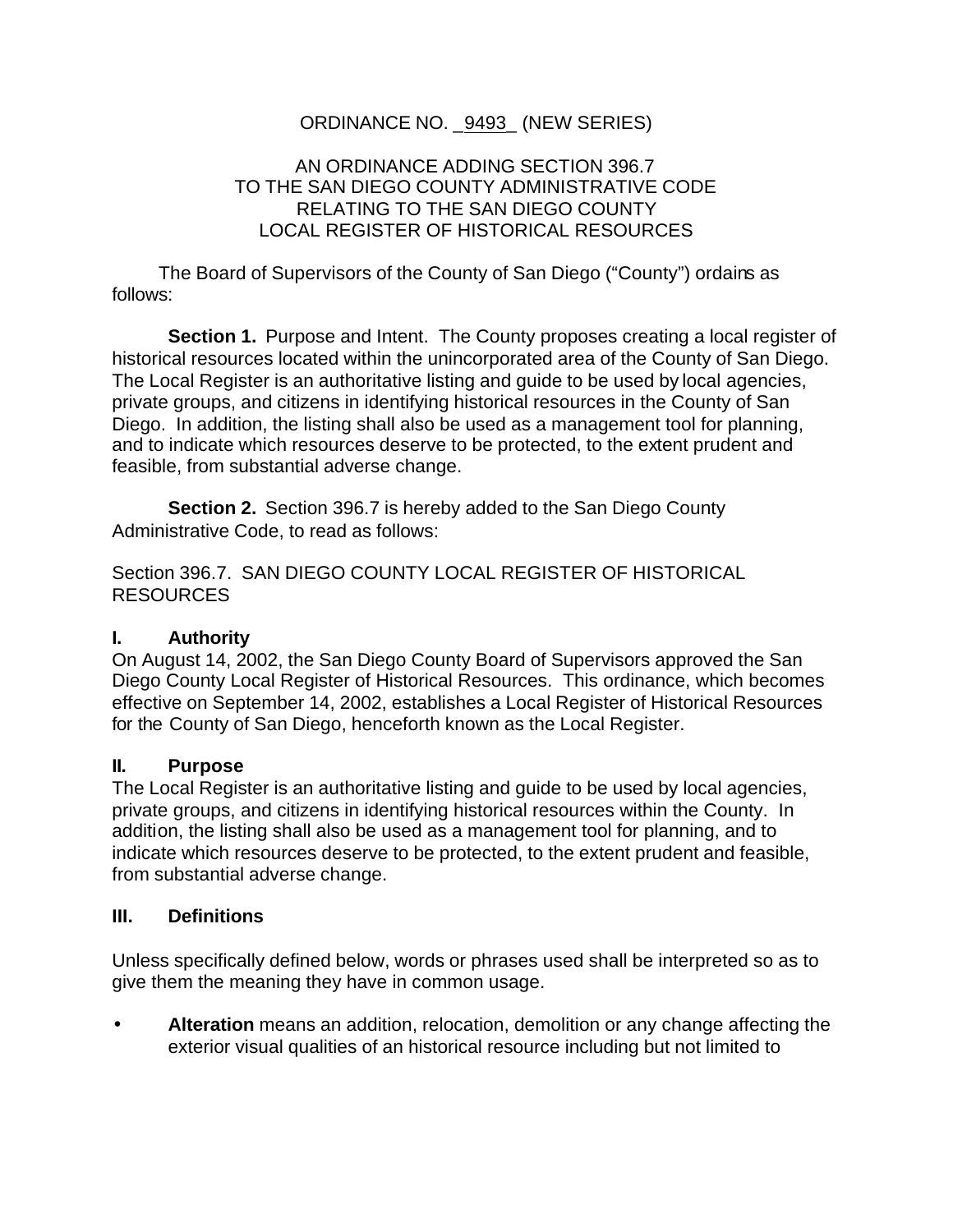architectural features, visual characteristics, design and materials, excluding routine maintenance.

- **Contributing Resource** means an Historical Resource that significantly contributes to the historical nature of an Historic District and satisfies the criteria of an Historical Resource in Section V of this document.
- **Demolition** means any act that destroys in whole or in part an Historical Resource.
- **Historic District** means a contiguous geographic area containing a multiple number of Historical Resources that collectively have a special character or special historical, cultural, architectural, archaeological, community or aesthetic value.
- **Historical Resource** means an object, building, structure, site, landmark, area or place that is significant in terms of architectural, engineering, scientific, economic, agricultural, educational, social, political, archaeological, military or cultural history.
- **Non-Contributing Resource** means a resource within an Historic District that does not possess the qualifications or characteristics of a Contributing Resource, but which has been included within the Historic District because of its geographic location within the Historic District.

## **IV. Historical Resources Eligible for Listing in the San Diego County Local Register of Historical Resources**

The Local Register consists of historical resources that are: (a) listed automatically; and (b) nominated by an application and listed after a public hearing process.

- (a) Historical resources to be listed automatically in the Local Register include the following:
	- (1) Historical resources listed on the National Register of Historic Places or California Register of Historical Resources. Normally, sites that are determined as eligible for listing on the National Register of Historic Places or California Register of Historical Resources or sites previously designated as Historic/Archaeological Landmarks or Districts through the application of the "H" or "J" special area designator are eligible for listing in the Local Register.
- (b) Historical resources that require nomination to be listed in the Local Register may be nominated by individuals, organizations, or governmental agencies.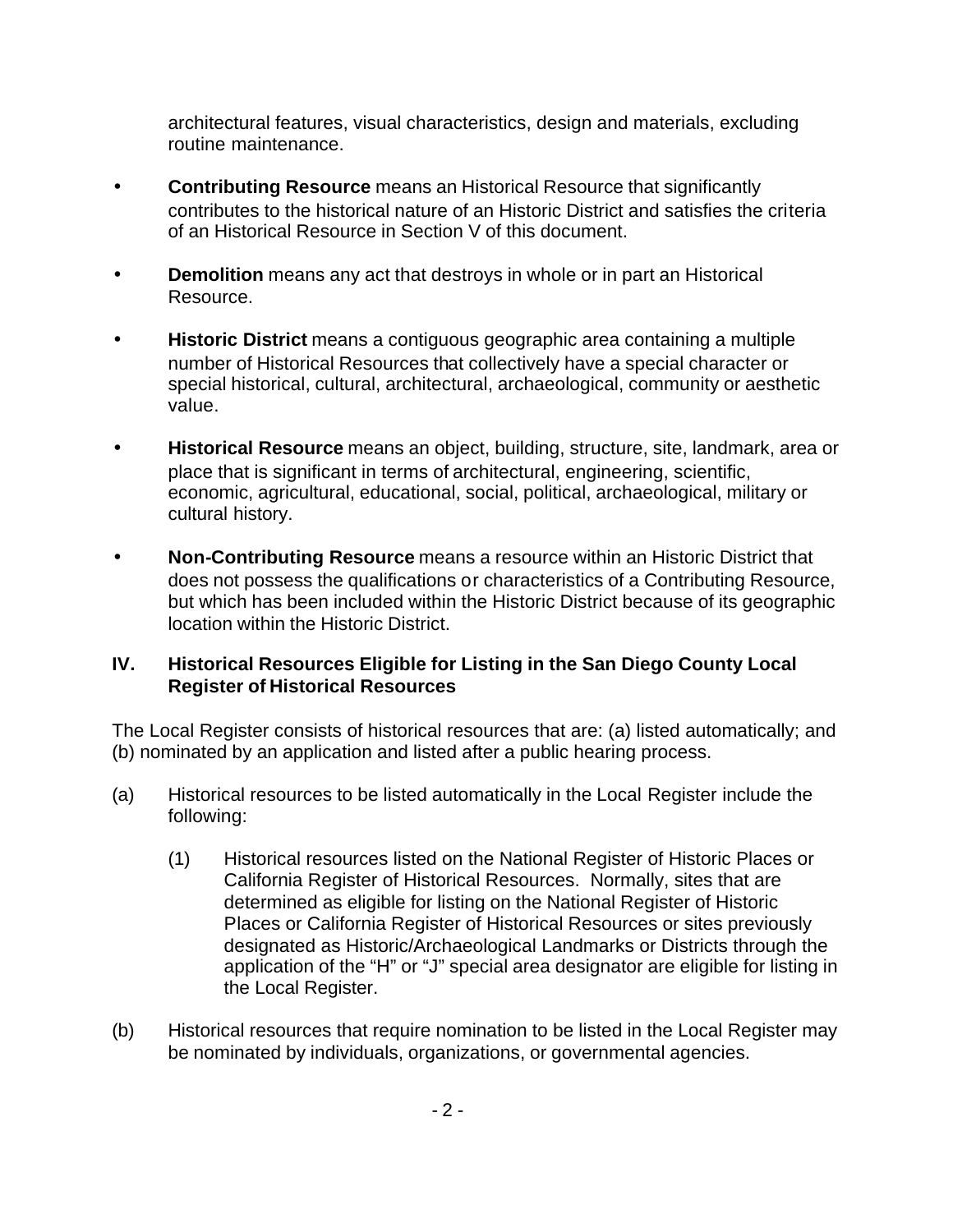Resources that are to be listed in the Local Register must have owner approval prior to consideration for listing. These resources include:

- (1) Local historical resources identified as significant during CEQA environmental review.
- (2) An historical resource or historic district.
- (3) An historical resource contributing to the significance of a nominated historic district.
- (4) A group of historical resources identified in historic resource surveys, if the survey meets the criteria and standards of documentation as identified in Section V(e) below.
- (5) An historical resource, a group of historical resources, or historic districts designated or listed as County landmarks or historical resources or districts pursuant to any County ordinance, if the criteria for designation or listing under the ordinance have been reviewed by the Historic Site Board as meeting the Local Register criteria.
- (6) Historic Landmarks or Districts designated through the application of the "H" or "J" special area designator.

## **V. Types of Historical Resources and Criteria for Listing in the San Diego County Register of Historical Resources**

The criteria for listing historical resources in the Local Register are consistent with those developed by the Office of Historic Preservation (OHP) for listing resources to the California Register of Historical Resources (California Register), but have been modified for local use in order to include a range of historical resources which specifically reflect the history and prehistory of San Diego County. Only resources that meet the criteria set out below may be listed or formally determined eligible for listing to the Local Register.

- (a) Types of resources eligible for nomination:
	- (1) Building. A resource, such as a house, barn, church, factory, hotel, or similar structure created principally to shelter or assist in carrying out any form of human activity. "Building" may also be used to refer to an historically and functionally related unit, such as a courthouse and jail or a house and barn.
	- (2) Site. A site is the location of a significant event, a prehistoric or historic occupation or activity, or a building or structure, whether standing, ruined,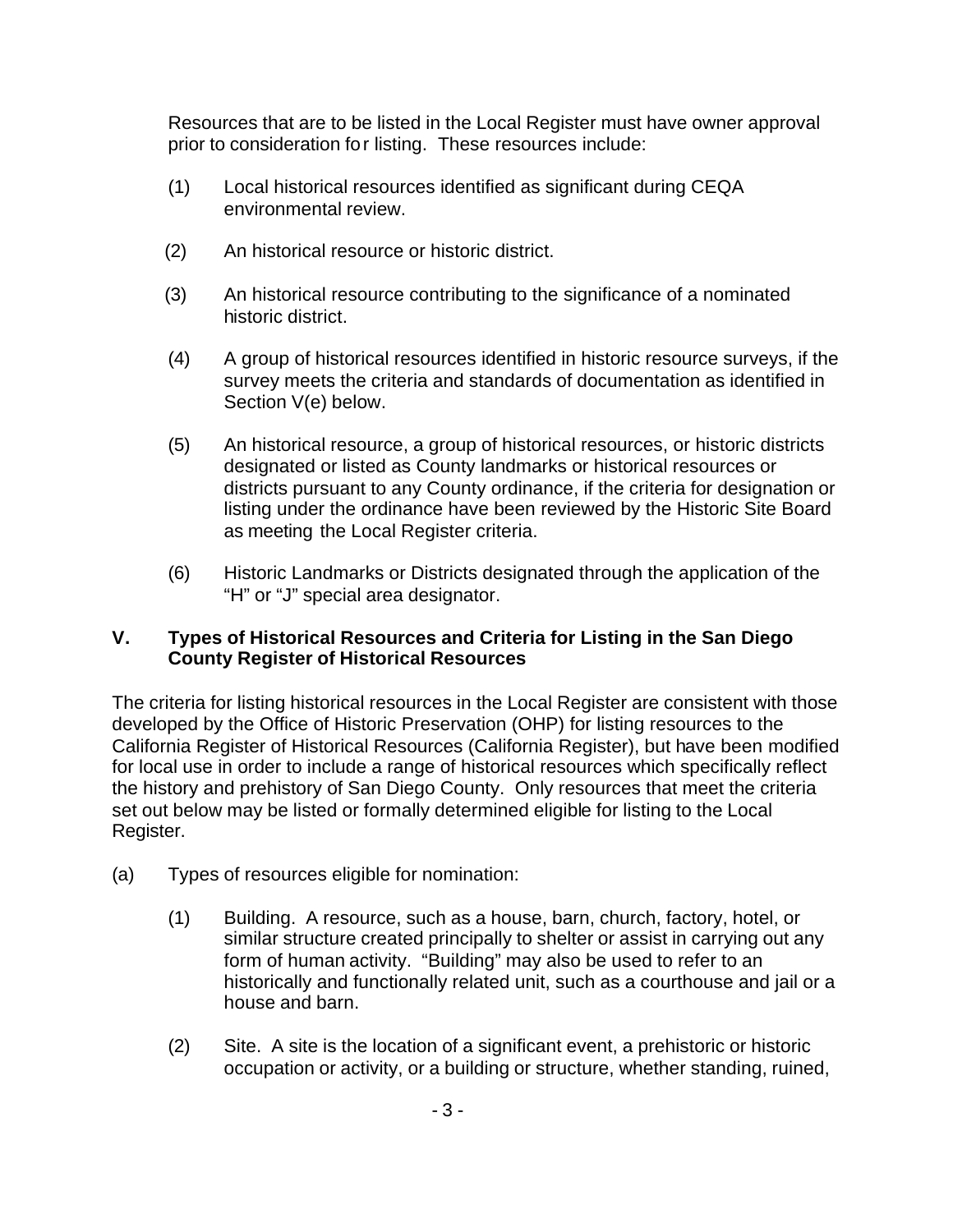or vanished, where the location itself possessed historical, cultural, or archaeological value regardless of the value of any existing building, structure, or object. A site need not be marked by physical remains if it is the location of a prehistoric or historic event, and if no buildings, structures, or objects marked it at that time. Examples of such sites are trails, designed landscapes, battlefields, habitation sites, Native American ceremonial areas, petroglyphs, and pictographs.

- (3) Structure. The term "structure" is used to describe a construction made for a functional purpose rather than creating human shelter. Examples of structures include mines, flumes, roads, bridges, and tunnels.
- (4) Object. The term "object" is used to describe those constructions that are primarily artistic in nature or are relatively small in scale and simply constructed, as opposed to a building or structure. Although it may be moveable by nature or design, an object is associated with a specific setting or environment. Objects should be in a setting appropriate to their significant historic use, role, or character. Objects that are relocated to a museum are not eligible for listing in the Local Register. Examples of objects include but are not limited to fountains, monuments, maritime resources, trains, planes, sculptures, and boundary markers.
- (5) Historic District. Historic districts are united geographic entities that contain a concentration of buildings, structures, objects, and/or sites united historically, prehistorically, culturally, or architecturally. Historic districts are defined by precise geographic boundaries. Therefore, districts with unusual boundaries require a description of what lies immediately outside the area, in order to define the edge of the district and to explain the exclusion of adjoining areas. The district must meet at least one of the criteria for significance discussed below in Section (b).

Those individual resources contributing to the significance of the historic or archaeological district will also be listed in the Local Register. For this reason, all individual resources located within the boundaries of an historic or archaeological district must be designated as either contributing or as non-contributing to the significance of the district.

- (b) Criteria for evaluating the significance of historical resources. An historical resource must be significant at the local level under one or more of the following four criteria:
	- (1) Is associated with events that have made a significant contribution to the broad patterns of San Diego County's history and cultural heritage;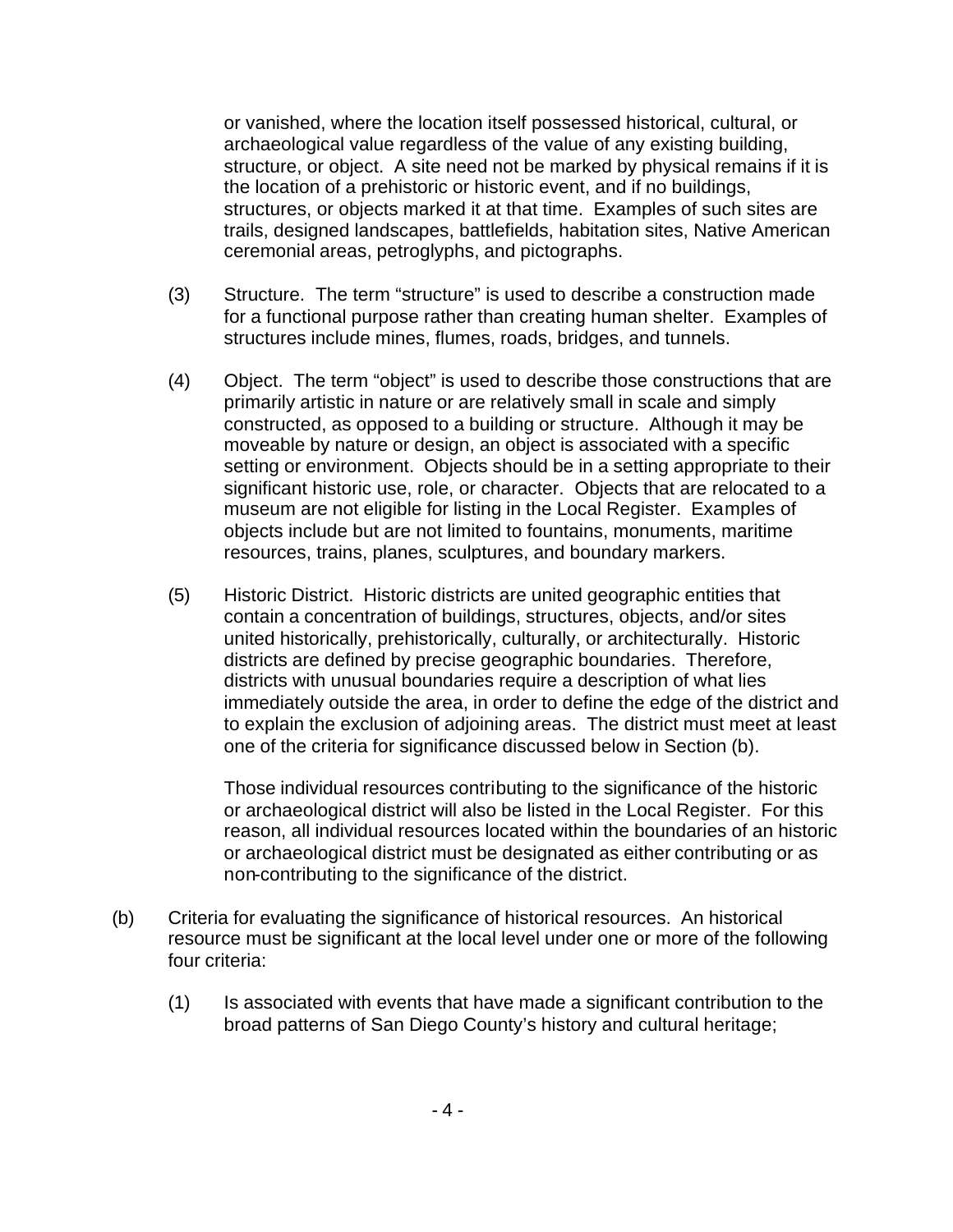- (2) Is associated with the lives of persons important to the history of San Diego County or its communities;
- (3) Embodies the distinctive characteristics of a type, period, San Diego County region, or method of construction, or represents the work of an important creative individual, or possesses high artistic values; or
- (4) Has yielded or may be likely to yield, information important in prehistory or history.
- (c) Integrity. Integrity is the authenticity of an historical resource's physical identity evidenced by the survival of characteristics that existed during the resource's period of significance. Historical resources eligible for listing in the Local Register must meet one of the criteria of significance described in Section V(b), above, and retain enough of their historic character or appearance to be recognizable as historical resources and to convey the reasons for their significance. Historical resources that have been preserved, rehabilitated, or restored according to the guidelines approved by the Secretary of Interior may also be evaluated for listing.

Integrity is evaluated with regard to the retention of location, design, setting, materials, workmanship, feeling, and association. It must also be judged with reference to the particular criteria under which a resource is proposed for eligibility. Alterations over time to a resource or changes in its use may themselves have historical, cultural, or architectural significance.

- (d) Special Considerations:
	- (1) Moved buildings, structures, or objects. The Historic Site Board encourages the retention of historical resources on-site and discourages the non-historic grouping of historic buildings into parks or districts. However, it is recognized that moving an historic building, structure, or object is sometimes necessary to prevent its destruction. Therefore, a moved building, structure, or object that is otherwise eligible may be listed in the Local Register if it was moved to prevent demolition at its former location and if the new location is compatible with the original character and use of the historical resource. An historical resource should retain its historic features and compatibility in orientation, setting, and general environment.
	- (2) Historical resources achieving significance within the past fifty (50) years. In order to understand the historic importance of a resource, sufficient time must have passed to obtain a scholarly perspective on the events or individuals associated with the resource. A resource less than fifty (50) years old may be considered for listing in the Local Register if it can be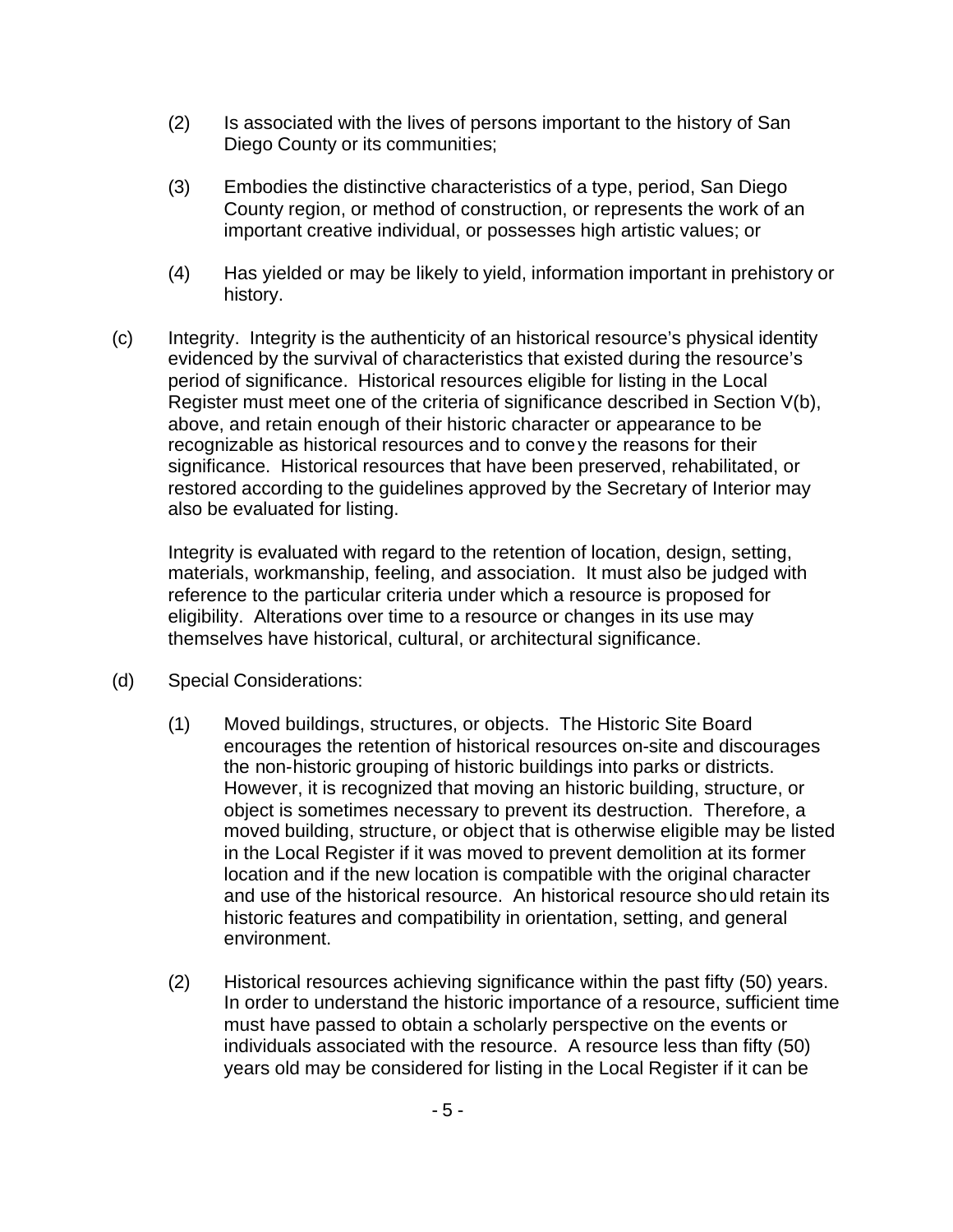determined that sufficient time has passed to understand its historical importance.

- (3) Reconstructed Buildings. Reconstructed buildings are those buildings not listed in the Local Register under the criteria in Section V(b) 1, 2, or 3 above. A reconstructed building less than fifty (50) years old may be eligible if it embodies traditional building methods and techniques that play an important role in a community's historically rooted beliefs, customs, and practices. An example of a reconstructed building is a Native American sweat lodge.
- (e) Historical Resource Surveys. Historical resources identified as significant in an historical resource survey may be listed in the Local Register. In order to be listed, the survey must meet the following: (1) one of the criteria of Section V(b), above, and (2) the survey documentation meets those standards of resource recordation established by the OHP in the "Instructions for Nominating Historical Resources to the California Register" (August 1997), Appendix B.
	- (1) The Historic Site Board shall review all surveys to assure the standards of resource recordation, which can be found in the "Instructions for Nominating Historical Resources to the California Register" (August 1997), Appendix B has been met. If the survey meets the standards, the Historic Site Board shall recommend that all resources with a significance rating of 1 through 4, or any subcategories thereof, on DPR Form 523 be listed in the Local Register. The Historic Site Board shall review all Category 5 determinations for consistency with the Local Register criteria of significance as found in Section V(b), above. The Historic Site Board review will occur within sixty (60) days of receipt of the survey. At the end of sixty (60) days, the Historic Site Board will either (1) forward a recommendation to the Director that the significant historical resources identified in the survey be approved for listing in the Local Register, or (2) request additional information.

The status codes, established to indicate eligibility to the National Register of Historic Places, have the following meanings: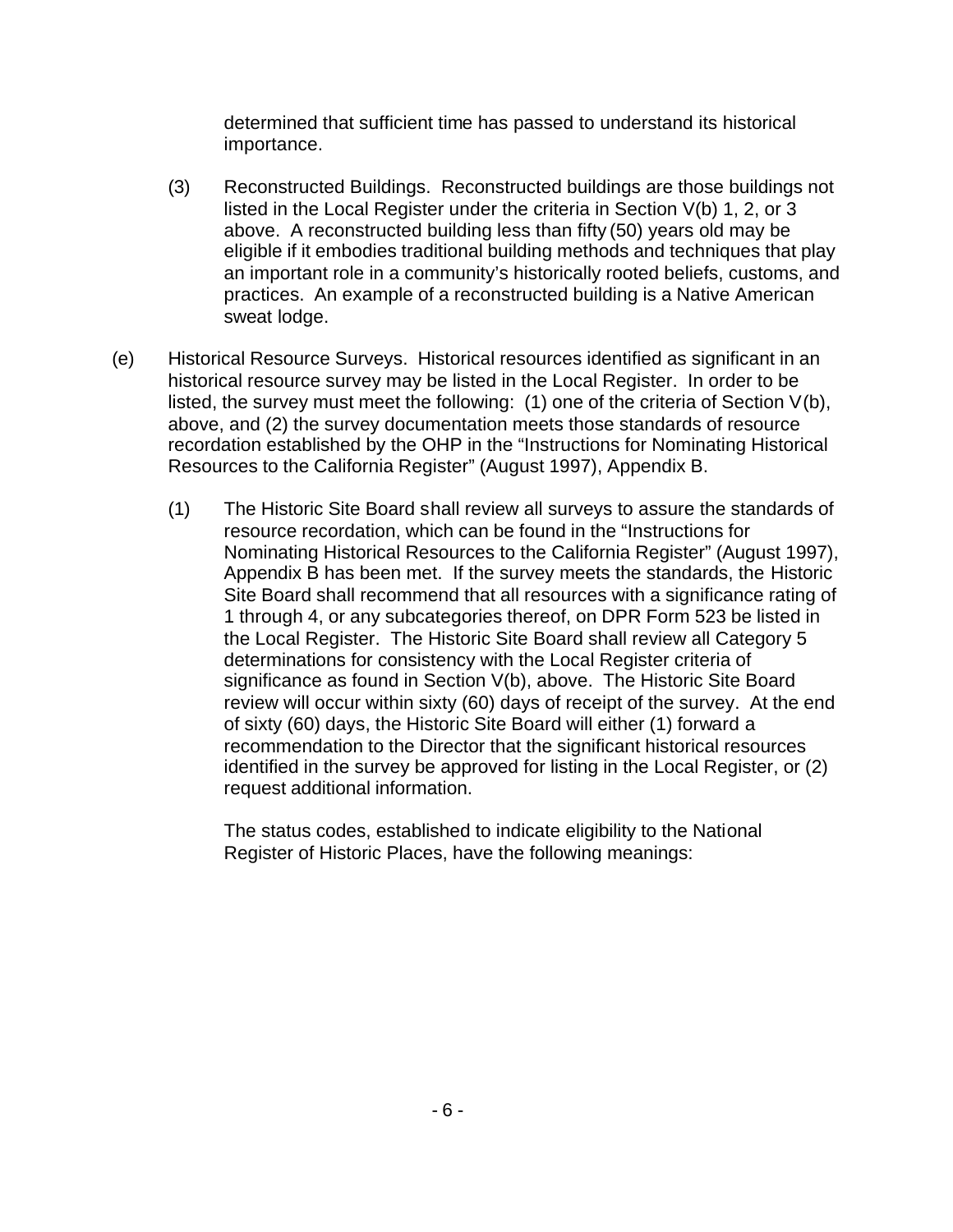- (A) Category 1 Listed in the National Register of Historic Places.
- (B) Category 2 Formally determined eligible for listing in the National Register.
- (C) Category 3 Appears eligible for listing in the National Register.
- (D) Category 4 Could become eligible for listing in the National Register.
- (E) Category 5 Locally significant.
- (2) If the results of the survey are five or more years old at the time of nomination, the documentation for a resource, or resources, must be updated prior to nomination to ensure the accuracy of the information. The application for designation may serve as the update unless the Historic Site Board determines that additional updated information is necessary.
- (f) Historical resources designated under the County of San Diego ordinances (Resource Protection Ordinance; Zoning Ordinance – Historic/Archaeological Landmark and District, Section 5700 et seq.) which have the authority to restrict demolition or alteration of historic or archaeological resources, where the criteria for designation or listing have not been officially approved by the Historic Site Board, may be nominated to the Local Register if, after review it is determined that the local designation meets the following criteria:
	- (1) The ordinance provides for owner notification and agreement for local historical resource designation and an opportunity for public comment.
	- (2) The criteria for county historical resource designation consider the historical and/or prehistoric and/or architectural significance and integrity of the historical resource and require a legal description of the resource.
	- (3) The designating authority issues findings or statements describing the basis of determination for designation.
	- (4) The designation provides some measure of protection from adverse actions that could threaten the historical integrity of the historical resource.

# **VI. Application Format**

Applications shall include all items identified under General Requirements. All information shall be in accordance with the OHP "Instructions for Nominating Historical Resources to the California Register" (August 1997), Appendix B. Additional information may be required by the Historic Site Board on a case-by-case basis.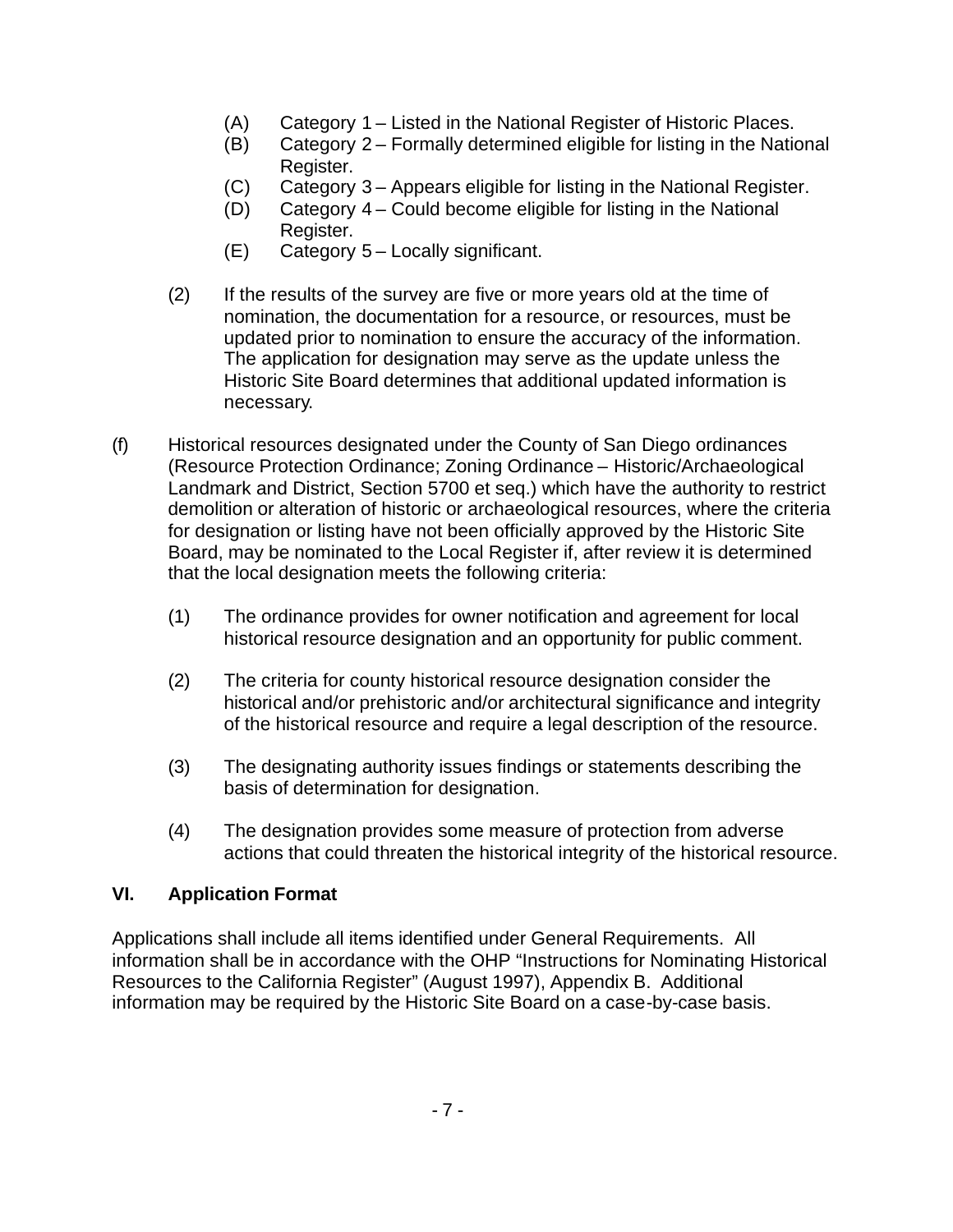- (a) General Requirements:
	- (1) The applicant shall use the Application for Nomination to the Local Register of Historical Resources. The application shall be accompanied by a cover letter that contains a concise statement of significance. The statement of significance should clearly list the justification for the importance of the historical resource.
	- (2) The applicant shall use DPR Form 523 California Historic Resources Inventory Form including any supplemental DPR forms as necessary. The DPR forms shall correspond to the date of recordation of the resource.
	- (3) A sketch map shall be included, clearly showing the boundaries of the nominated resources, the footprint of all contributing and non-contributing resources, a directional North arrow, and scale. Careful and accurate information shall be provided with sufficient detail to ensure that a legal description of the proposed historical resource may be recorded. These details may include the UTM coordinates marked on a section grid, United States Geological Survey maps, parcel number(s), and legally recorded boundary lines. Boundaries of sites with no material evidence of the significant event must be clearly defined on the map on the basis of specific and definitive historical documentation.
	- (4) One or more color photos and optionally color and/or black and white slides shall be provided to properly document the historical resource. Color slides should provide a realistic overview of the historical resource in its setting or detailed views of the historical resource itself, as appropriate. The Historic Site Board may require that the applicant provide photos of contributing historical resources on surveys that are over five (5) years old. All photos shall be labeled, including the date taken and a location of the image relative to the sketch map described above. If historic photos are available, the Historic Site Board recommends that they be included with the submission.
	- (5) Primary numbers are assigned by the South Coastal Information Center. The applicant shall provide a copy of the application to the South Coastal Information Center no later than the time that the application is submitted to the Historical Site Board.
	- (6) Ownership information. It is the responsibility of the applicant to provide complete information regarding the ownership of those historical resources that the applicant wishes to be included in the Local Register. The ownership data must include assessor parcel numbers, maps, and a description of the resources. A legal description of the resources may be required in some cases. The applicant shall provide the owners' names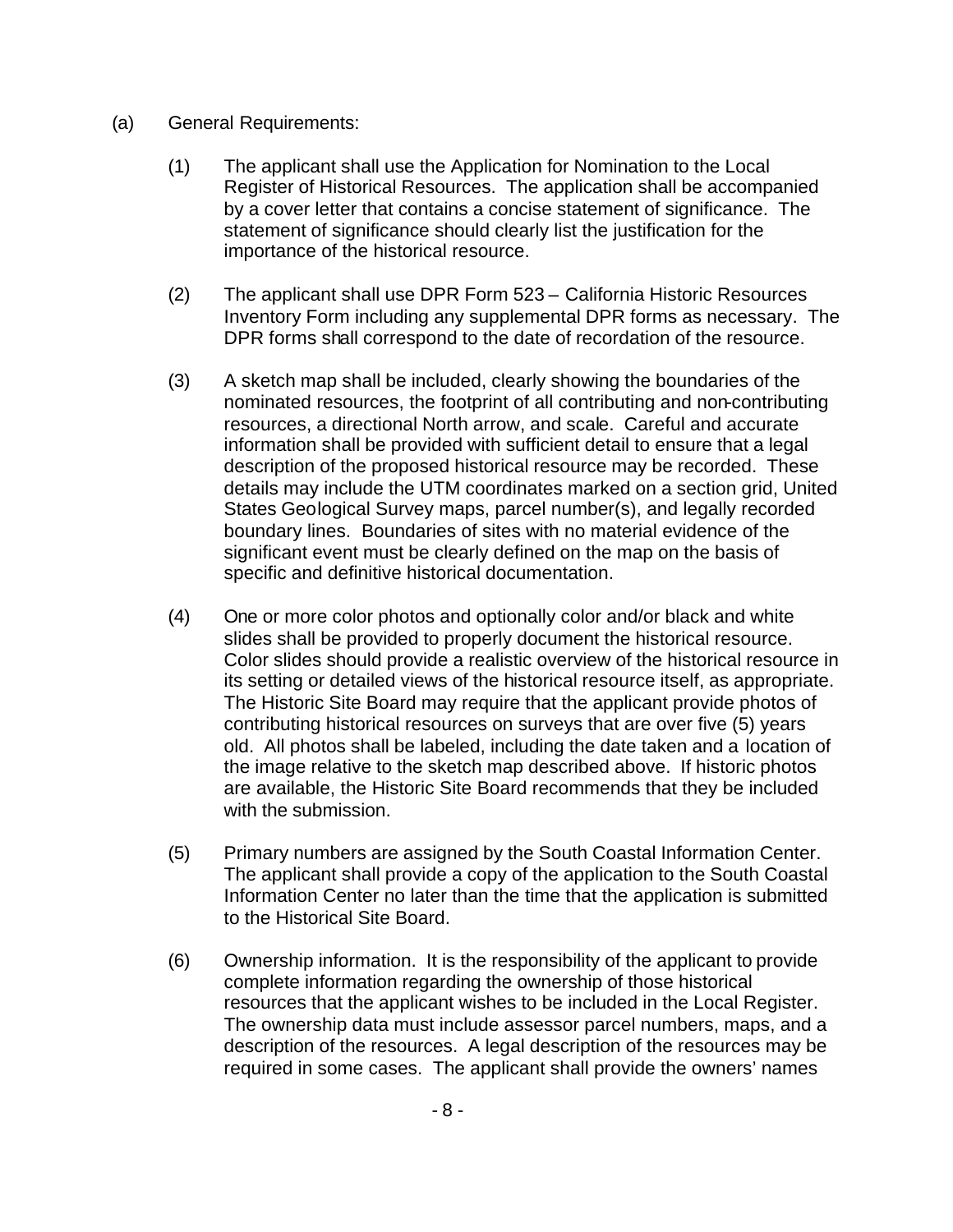and addresses on mailing labels, as well as any information necessary to establish whether a proposed resource or district has more than one owner. A boundary map and a list of all resource owners within the proposed district boundaries shall be included for each district. The list shall indicate whether the property or each owner is contributing or noncontributing to the significance of the district. Resources will not be considered for listing in the Local Register over the owner's objection, or in the case of a district, a majority of resource owners, but will be "formally determined eligible for listing."

- (7) Optionally, a chain of title shall be included for the nominated resource. This will provide historic documentation regarding past owners of the nominated resource. The requirement of this information will be made by the Historic Site Board on a case-by-case basis.
- (8) A letter from the resource owner agreeing to the listing of the resource on the Local Register is required.
- (b) Specific Requirements for Different Types of Historical Resources:
	- (1) Individual nominated resources (i.e. building, site, structure, or object). An Application for Historical Site Designation and a single completed DPR Form 523 shall be submitted for each historical resource that is individually nominated.
	- (2) Historic districts. In the case of an historic district, the applicant shall complete one master form for the district as a whole, with an abbreviated form for each contributing resource. A list of noncontributing resources is required and must be provided in the cover letter. Owner information for each resource must be provided in the cover letter. Photos of contributing historical resources and/or streetscapes shall be included. Black and white and color photographs of each contributing historical resource and representative streetscape are required.
	- (3) Archaeological resources. Archaeological resources will be considered for nomination only after having been assigned a Site Primary Number (P Number) by the South Coastal Information Center. The Historic Site Board may require additional documentation to more accurately identify and define the site. An Application for Historical Site Designation and the appropriate DPR Form 523 must be accompanied by a statement of significance or research design that explains why the resource qualifies for listing in the Local Register.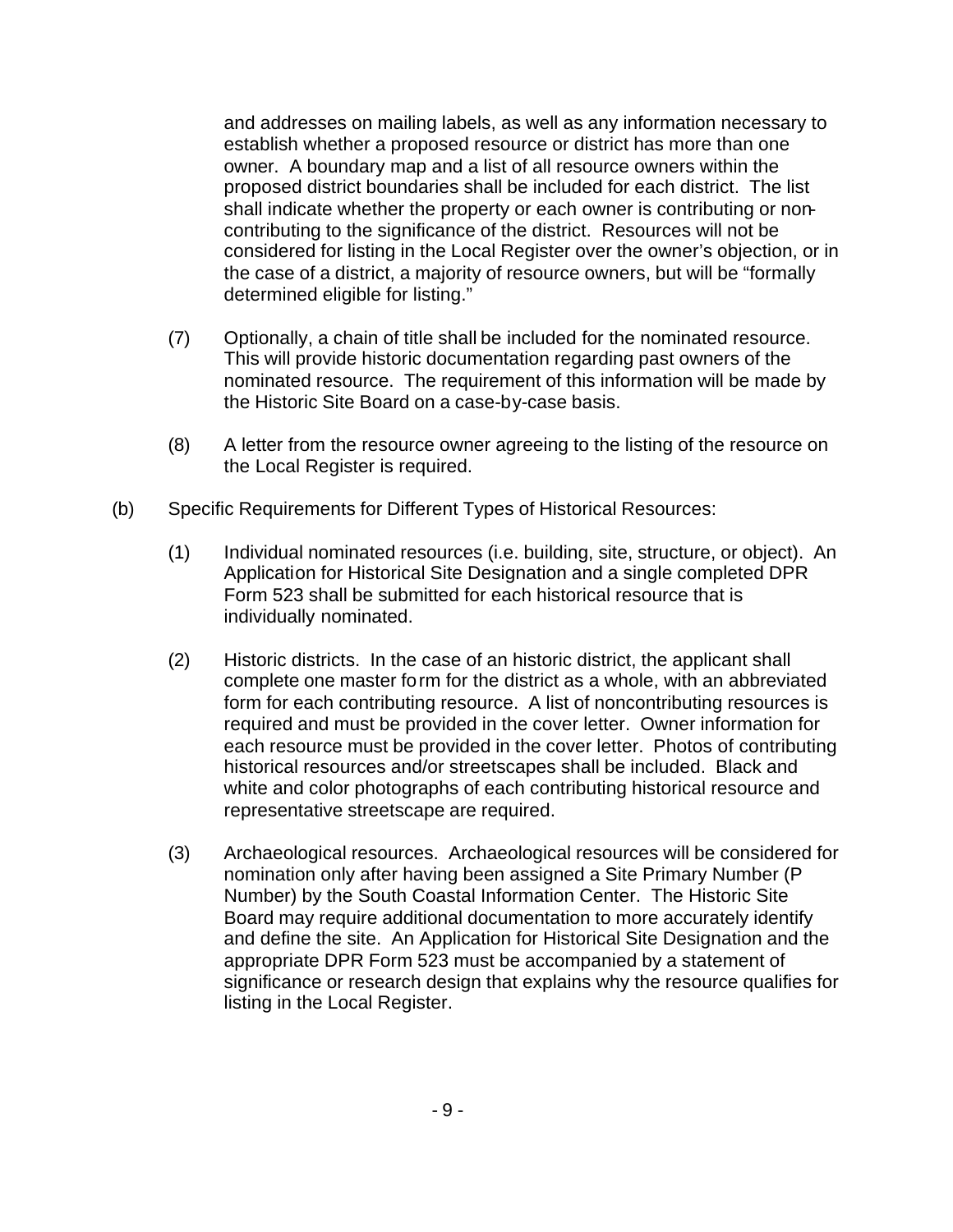- (4) Historical resource survey. Historical resources which have recordation forms already on file in the inventory with the South Coastal Information Center will not require additional DPR forms unless the Historic Site Board requests re-evaluation or re-survey. A cover letter shall provide an overview of survey methodology to verify that the survey meets the standards discussed in Section V(e), above and adequate mapping showing all areas surveyed.
- (5) Historical resources and historic districts designated or listed as a County landmark, historical resources or districts pursuant to County ordinance, and local landmarks and other resources designated under County ordinances. DPR Form 523 shall be submitted for all local landmarks or locally designated historical resources that have not previously been documented or do not have approved recordation forms on file with the South Coastal Information Center. Additionally, a cover letter and Application for the Nomination to the Local Register of Historical Resources shall be submitted.

## **VII. Application Procedures**

- (a) Submitting the application. Historical resources may be nominated by any individual or group including, but not limited to, members of the general public, private organizations, or local government (County of San Diego) with control authority over the designated historical resource.
- (b) If the applicant is not the owner of the resource being nominated, within thirty (30) days of receipt of the application, the Historic Site Board shall provide a copy of the application to the owner and request any additional information.
- (c) The application shall be submitted to the San Diego County Historic Site Board at the Department of Planning and Land Use, 5201 Ruffin Road, Suite B, San Diego, CA 92123-1666

## **VIII. Historic Site Board Public Hearing of a Nomination**

After technical review by staff and the Historic Site Board, the nomination will be scheduled for a hearing by the Historic Site Board. Prior to the Public Hearing, a Staff Report will be prepared and transmitted to the members of the Historic Site Board. The Staff Report will include the complete application materials, findings necessary to support the determination of significance, and any other materials determined necessary to properly evaluate the historical resource for listing. The Historic Site Board will only consider comments that relate to the criteria for listing a resource in the Local Register.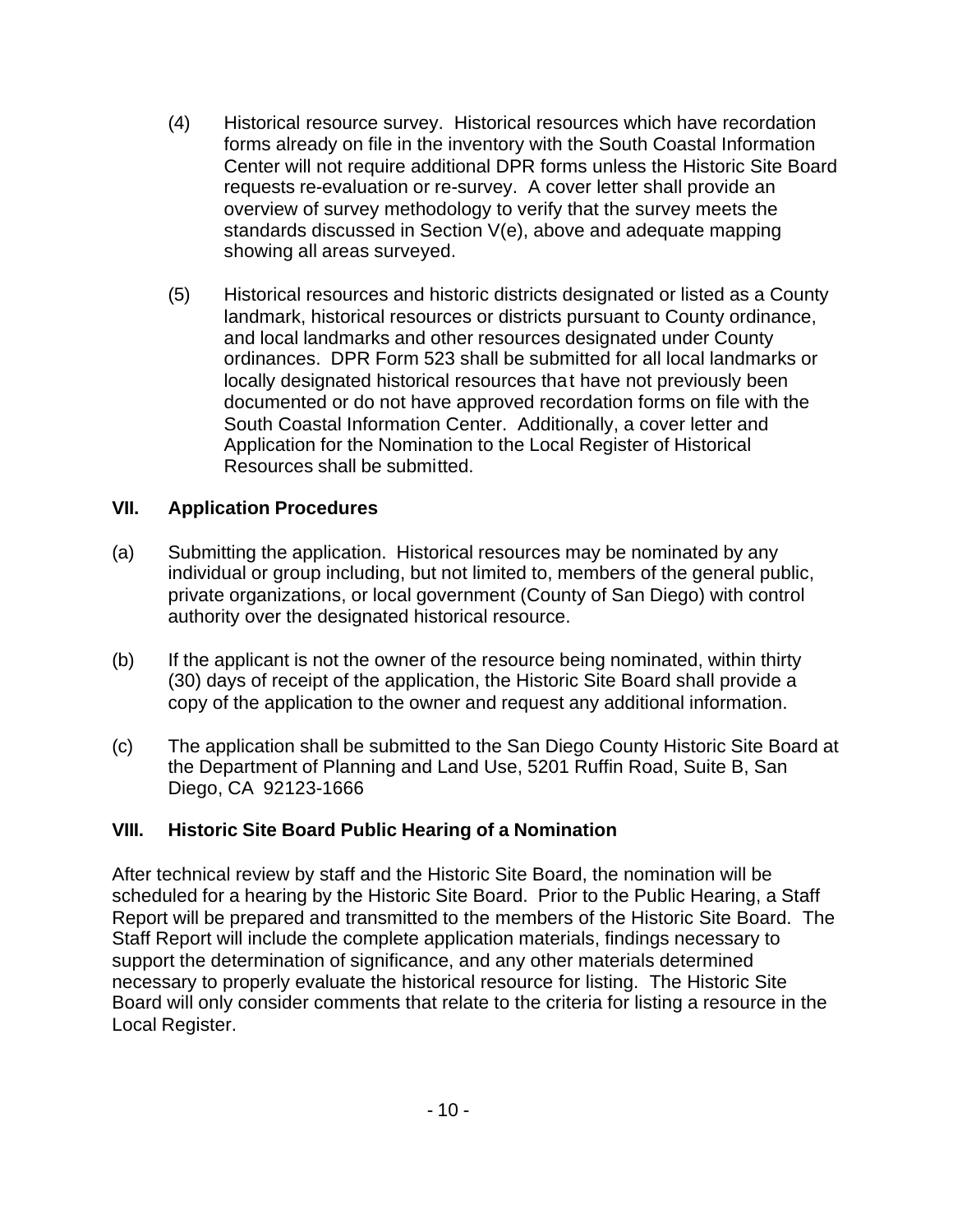- (a) Public notification. At least ten (10) days before the hearing to consider the nomination for listing, the Historic Site Board shall do all of the following:
	- (1) Notify all affected historical resource owners that their resource has been nominated for listing; the time and place set for the hearing; and that the Historic Site Board will consider public comments related to whether the resource meets the criteria for listing in the Local Register as well as any objections of the owner(s).
	- (2) Notify the interested local agencies or groups of the time and place set for the hearing and the opportunity for public comments in support of or opposition to the proposed listing.
	- (3) Notify the general public by means of the Historic Site Board hearing notices of the scheduled hearing date and the opportunity to comment on the nomination.
	- (4) In the case of an historic district, nominated either individually or as part of a survey, the Historic Site Board must make a reasonable effort to obtain the identities and addresses of all owners of resources within the proposed district. The Historic Site Board must provide notice of the hearing and opportunity to comment or object to all identified owners whether or not their properties were nominated as contributing resources.
	- (5) Site visits shall be made in accordance with the Historic Site Board's adopted policies and procedures.
- (b) Support of or objections to the nomination. The Historic Site Board shall consider public comments when determining whether to recommend the listing of an historical resource to the Local Register. Any person or organization, including the following, may submit supporting or opposing comments to the Historic Site Board before the hearing.
	- (1) Resource owners. Private resource owners must submit a letter to the Historic Site Board stating that they are the sole or partial owners, and that they agree to the listing of the resource on the Local Register. If a private resource owner does not submit the letter of agreement, the absence of a reply will be interpreted as non-consent to the listing of the resource. The resource may be formally determined eligible for listing, but will not be listed until a letter of agreement is received from the resource owner.
		- (A) Each owner or partial owner of a privately owned individual historical resource has one vote regardless of what percentage of the resource such person owns. Within a district, each owner has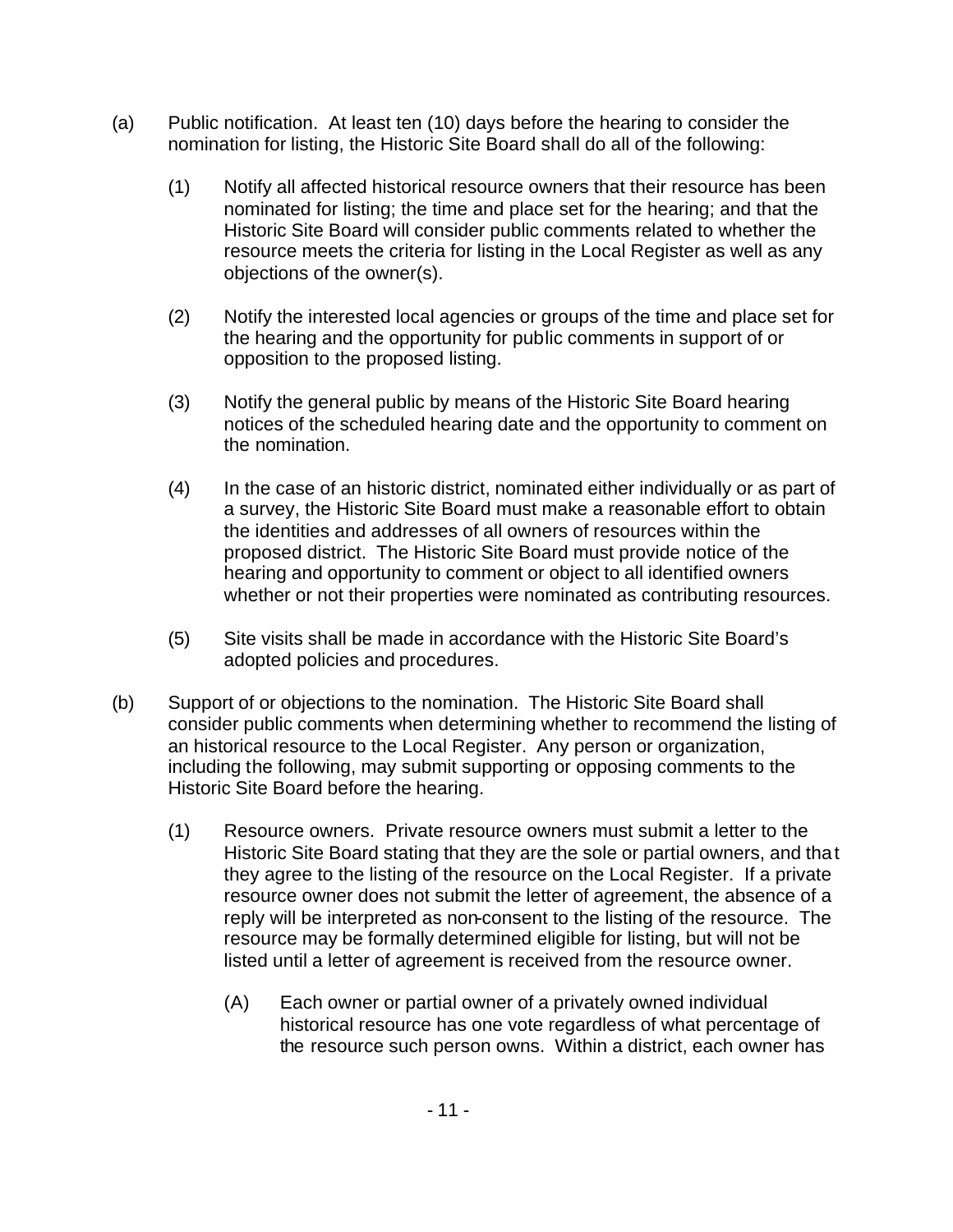one vote regardless of how many buildings, or what percentage of the area of the proposed district, such person owns.

- (B) If a majority of private resource owners should object for any reason, the proposed individual resource or district will not be listed. However, in such cases, the Historic Site Board may designate the resource as "formally determined eligible for listing in the Local Register." A resource that has been determined eligible may be listed at a later time if, and when, the objection is withdrawn.
- (c) Determinations of eligibility and formal listing. A privately-owned resource may not be listed in the Local Register over the objection of its owner, or in the case of a resource with multiple owners, over the objection of a majority of private resource owners. A district may not be listed in the Local Register over the objection of a majority of private resource owners within the proposed district. If a district is listed, it will be listed in its entirety and all contributing resources will be listed, whether or not the owner of that resource(s) has objected.
	- (1) If a private resource cannot be listed solely due to owner objection, the Historic Site Board may designate the resource as "formally determined eligible for listing."
	- (2) An historical resource shall be considered formally "listed in the Local Register" when the Director of Planning and Land Use (Director), upon reviewing the nomination and the recommendation for listing from the Historic Site Board, designates the resource as eligible for listing and accepts it for official listing in the Local Register.
	- (3) The Director shall adopt written findings to support their determinations. Findings shall include a description of the historical resources; the historical, archaeological, or cultural significance of the resources; recommendation for listing from the Historic Site Board; and, identification of those criteria on which any determination was based.
	- (4) Within forty-five (45) days after approval or disapproval of a nomination by the Director, the Historic Site Board shall notify the applicant and resource owner(s) in writing of the Director's decision.

### **IX. Criteria and Procedures for Removal of an Historical Resource from the Local Register of Historical Resources**

Historical resources are formally determined eligible for, or listed in, the Local Register on the basis of an evaluation of the historical or archaeological data by qualified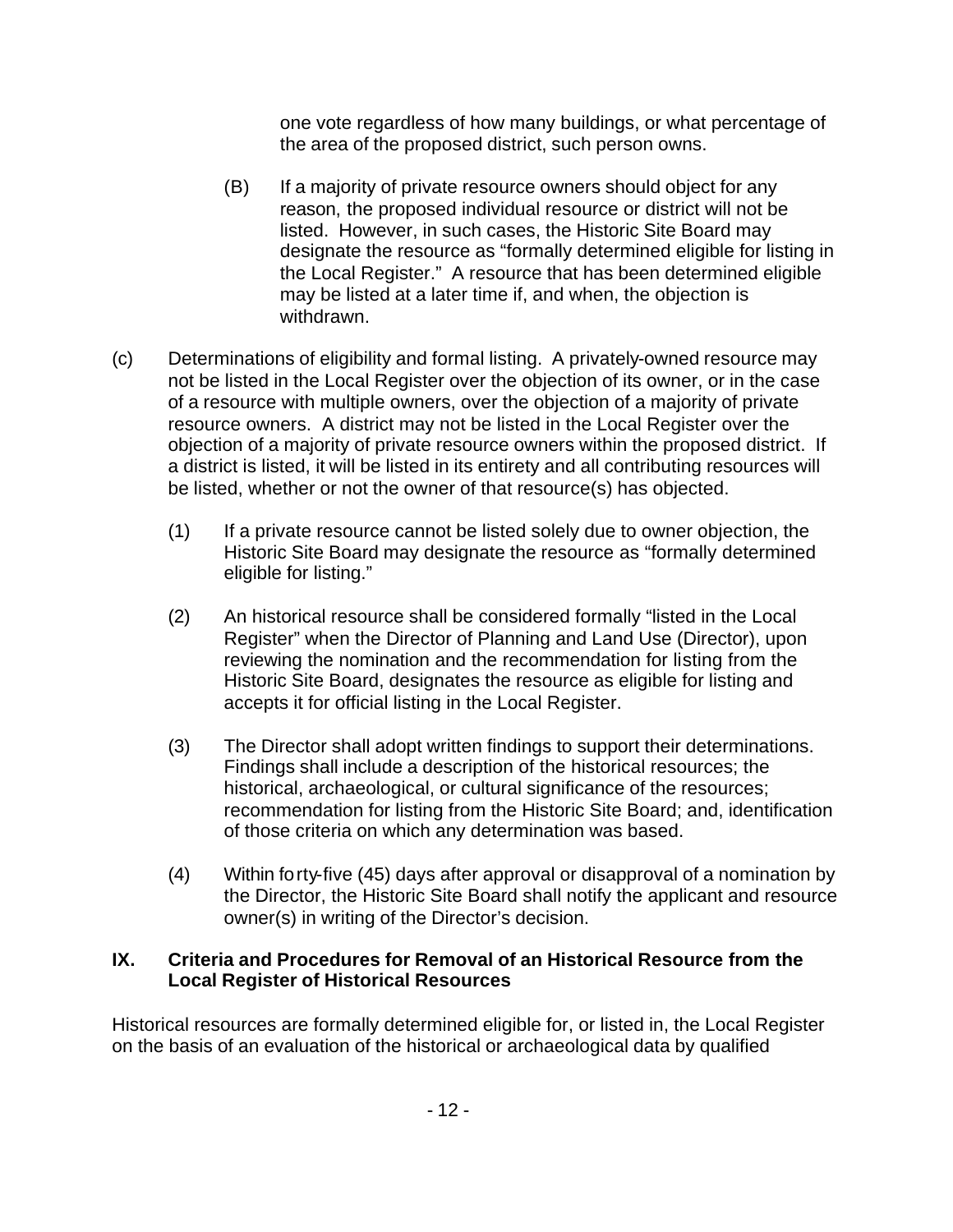professionals. The Historic Site Board may, at its discretion, consider a request for formal delisting after a public hearing has taken place.

- (a) The Historic Site Board may recommend the removal of an historical resource from the Local Register if one of the following criteria is satisfied:
	- (1) The historical resource, through demolition, alteration, or loss of integrity has lost its historical qualities or potential to yield information; or
	- (2) New information or analysis shows that the historical resource was not eligible at the time of its listing.
- (b) Documentation supporting a request for removal of an historical resource from the Local Register shall be provided to the Historic Site Board for its review. The documentation shall include:
	- (1) A written request from the resource owner requesting the removal of the resource, including a detailed justification based on the criteria listed in Section (a) above;
	- (2) Photographs and other documentation regarding the current condition of the historical resource;
	- (3) Photographic and archival documentation of the historical resource at the time of listing; and
	- (4) Complete current ownership information for historical resources included in the listing.
- (c) The Historic Site Board shall notify the resource owners, the general public, and the individual, organization, or government authority which made the original nomination at least sixty (60) calendar days prior to the date scheduled for the public hearing. At the hearing, the Historic Site Board shall hear comments and receive information regarding whether or not the criteria for removal of an historical resource from the Local Register have been met. If the criteria have been met, the Historic Site Board shall recommend to the Director that the resource be removed from the Local Register. If the criteria for removal have not been met, the historical resource shall remain in the Local Register. The decision of the Director shall be final unless a request for reconsideration is made pursuant to Section X of this Ordinance.
- (d) The Historic Site Board shall notify the resource owners, the general public, and the individual, organization, or government agency that made the original nomination within sixty (60) days after a final decision has been made by the Director. The decision of the Director shall be binding.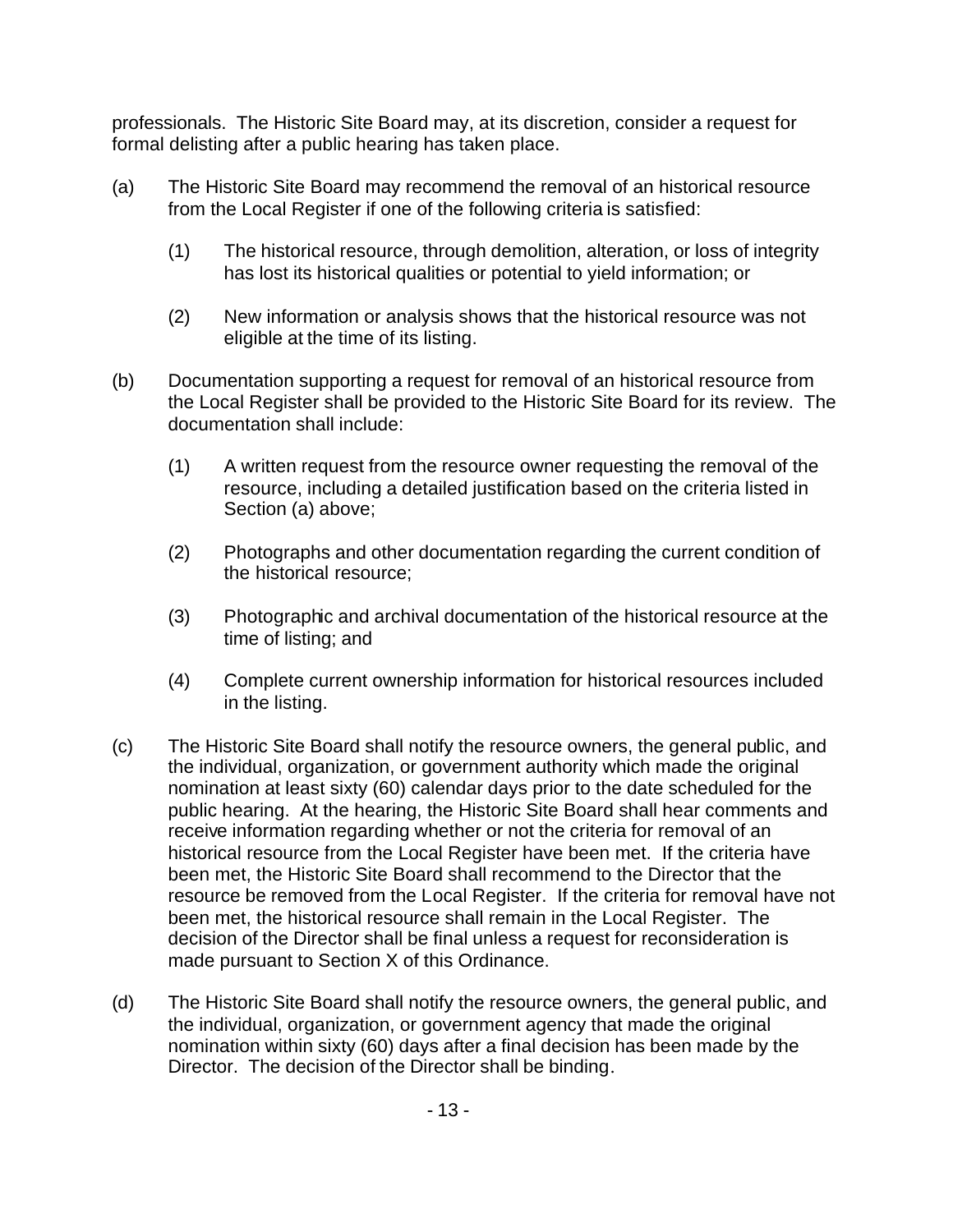# **X. Requests for Redetermination by the Historic Site Board**

Requests for redetermination may be submitted within thirty (30) days after the Historic Site Board transmits the notice of the Director's final decision. Such requests shall set forth the reasons why the Director's decision was improper, including all new relevant facts and information.

- (a) The Historic Site Board has the power to reverse or alter its prior recommendations, in whole or in part, if any of the following occur:
	- (1) There is a significant error in the facts, information or analysis on which the prior decision was based; or
	- (2) The prior determination, in light of current information, appears to have been arbitrary, capricious, or based on substantial error.
- (b) The Historic Site Board shall advise the applicant within sixty (60) days after receipt of a request for redetermination whether it will consider such request, and if so, set the date for a hearing by the Historic Site Board.
- (c) The Historic Site Board will forward their recommendation to the Director for final decision.
- (d) If the request for redetermination is denied, then the original determination shall become final for all purposes, unless the resource is later shown to be demolished, altered, or has lost its integrity, and that no person who had an ownership interest in or occupied the subject property has caused such destruction of elimination by any act, omission or neglect.

# **XI. Appeals**

If a request for redetermination is denied, the Decision of the Director may be appealed to the Board of Supervisors within ten days. Hearings before the Board of Supervisors shall be scheduled by the Clerk of the Board of Supervisors for a date not less than ten days but not more than 90 days from the date the appeal is filed.

# **XII. Duty to Keep in Good Repair**

The owner of an Historical Resource(s), or Historical Resource(s) located within an Historic District, shall keep in good repair the exterior portions of all such Historical Resource(s), and interior components thereof whose maintenance is necessary to prevent deterioration and decay of any exterior element of an Historical Resource(s).